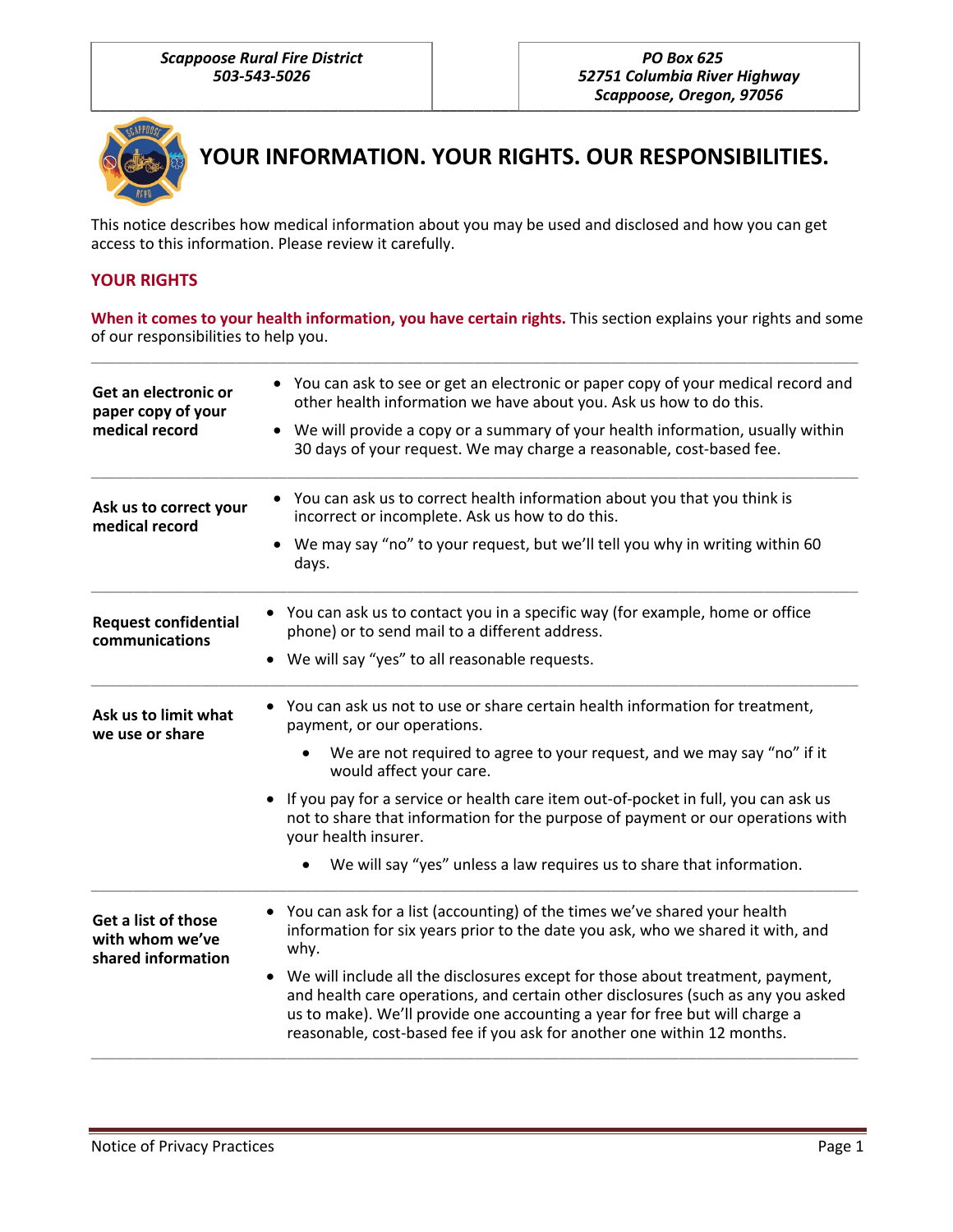## **YOUR RIGHTS (continued)**

| Get a copy of this<br>privacy notice                        | • You can ask for a paper copy of this notice at any time, even if you have agreed<br>to receive the notice electronically.                                                                                                                                                    |
|-------------------------------------------------------------|--------------------------------------------------------------------------------------------------------------------------------------------------------------------------------------------------------------------------------------------------------------------------------|
| Choose someone to<br>act for you                            | • If you have given someone medical power of attorney or if someone is your legal<br>guardian, that person can exercise your rights and make choices about your<br>health information.                                                                                         |
|                                                             | • We will make sure the person has this authority and can act for you before we<br>take any action.                                                                                                                                                                            |
| File a complaint if<br>you feel your rights<br>are violated | • You can complain if you feel we have violated your rights by contacting us using<br>the information on page 1.                                                                                                                                                               |
|                                                             | • You can file a complaint with the U.S. Department of Health and Human Services<br>Office for Civil Rights by sending a letter to 200 Independence Avenue, S.W.,<br>Washington, D.C. 20201, calling 1-877-696-6775, or visiting<br>www.hhs.gov/ocr/privacy/hipaa/complaints/. |
|                                                             | • We will not retaliate against you for filing a complaint.                                                                                                                                                                                                                    |

#### **YOUR CHOICES**

**For certain health information, you can tell us your choices about what we share.** If you have a clear preference for how we share your information in the situations described below, talk to us. Tell us what you want us to do, and we will follow your instructions.

| In these cases we<br>never share your<br>information unless<br>you give us written<br>permission: | Marketing purposes<br>$\bullet$<br>• Sale of your information<br>Most sharing of psychotherapy notes<br>$\bullet$                                                                                                                                                                              |
|---------------------------------------------------------------------------------------------------|------------------------------------------------------------------------------------------------------------------------------------------------------------------------------------------------------------------------------------------------------------------------------------------------|
|                                                                                                   | If you are not able to tell us your preference, for example if you are unconscious,<br>we may go ahead and share your information if we believe it is in your best<br>interest. We may also share your information when needed to lessen a serious and<br>imminent threat to health or safety. |
| have both the right<br>and choice to tell us<br>to:                                               | Include your information in a hospital directory<br>$\bullet$                                                                                                                                                                                                                                  |
|                                                                                                   | Share information in a disaster relief situation<br>$\bullet$                                                                                                                                                                                                                                  |
| In these cases, you                                                                               | • Share information with your family, close friends, or others involved in your care                                                                                                                                                                                                           |

### **OUR USES AND DISCLOSURES**

**How do we typically use or share your health information?** We typically use or share your health information in the following ways. \_\_\_\_\_\_\_\_\_\_\_\_\_\_\_\_\_\_\_\_\_\_\_\_\_\_\_\_\_\_\_\_\_\_\_\_\_\_\_\_\_\_\_\_\_\_\_\_\_\_\_\_\_\_\_\_\_\_\_\_\_\_\_\_\_\_\_\_\_\_\_\_\_\_\_\_\_\_\_\_\_\_\_\_\_\_\_\_\_\_

| Treat you | • We can use your health information and share it with other professionals who<br>are treating you. |
|-----------|-----------------------------------------------------------------------------------------------------|
|           | Example: The hospital ER asks about your condition during transport.                                |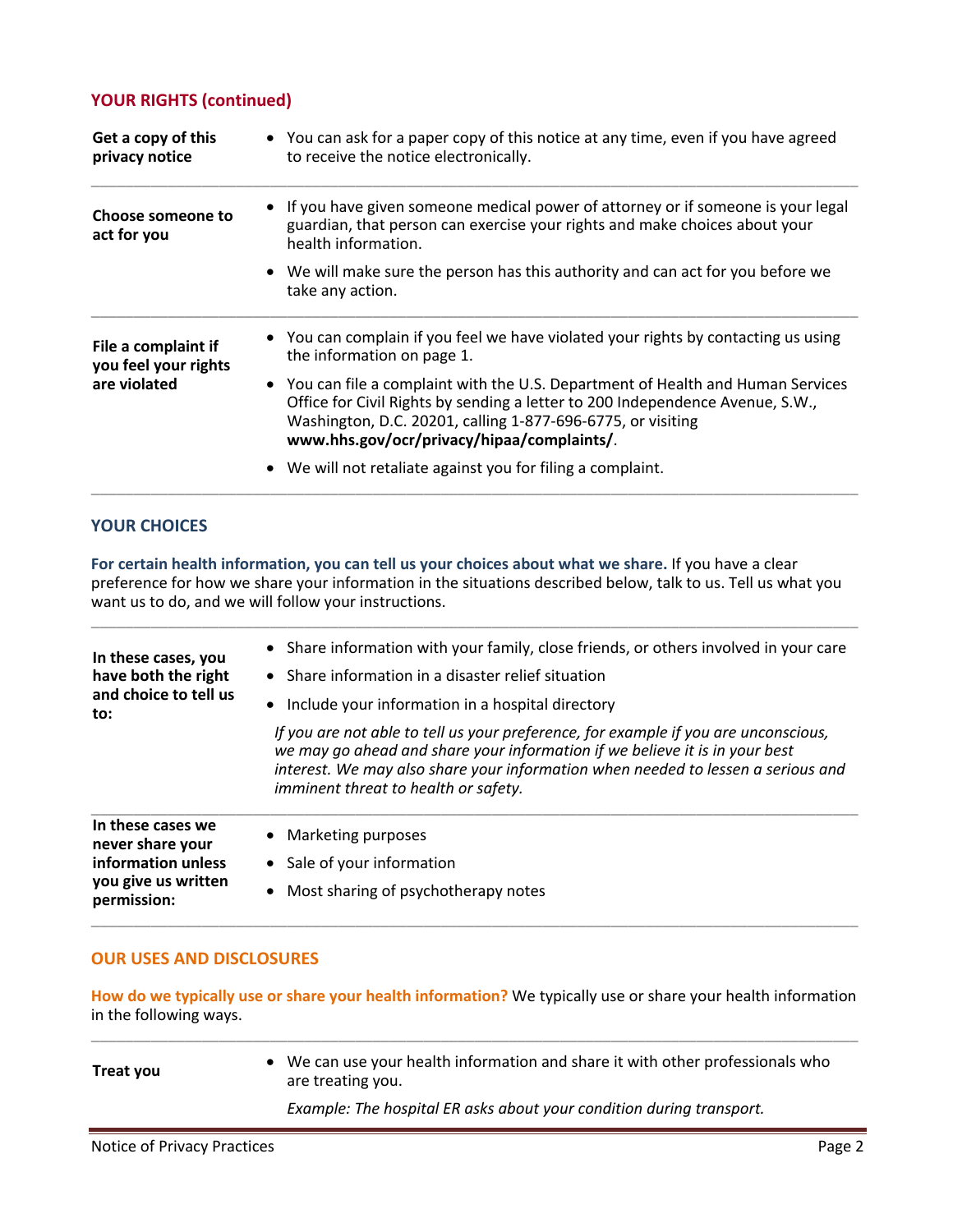# **OUR USES AND DISCLOSURES (continued)**

| <b>Run our</b><br>organization   | • We can use and share your health information to run our practice, improve your<br>care, and contact you when necessary. |
|----------------------------------|---------------------------------------------------------------------------------------------------------------------------|
|                                  | Example: We use health information about you to manage your treatment and<br>services.                                    |
| <b>Bill for your</b><br>services | • We can use and share your health information to bill and get payment from<br>health plans or other entities.            |
|                                  | Example: We give information about you to your health insurance plan so it will<br>pay for your services.                 |

\_\_\_\_\_\_\_\_\_\_\_\_\_\_\_\_\_\_\_\_\_\_\_\_\_\_\_\_\_\_\_\_\_\_\_\_\_\_\_\_\_\_\_\_\_\_\_\_\_\_\_\_\_\_\_\_\_\_\_\_\_\_\_\_\_\_\_\_\_\_\_\_\_\_\_\_\_\_\_\_\_\_\_\_\_\_\_\_\_\_

**How else can we use or share your health information?** We are allowed or required to share your information in other ways – usually in ways that contribute to the public good, such as public health and research. We have to meet many conditions in the law before we can share your information for these purposes. For more information see: **www.hhs.gov/ocr/privacy/hipaa/understanding/consumers/index.html**.

\_\_\_\_\_\_\_\_\_\_\_\_\_\_\_\_\_\_\_\_\_\_\_\_\_\_\_\_\_\_\_\_\_\_\_\_\_\_\_\_\_\_\_\_\_\_\_\_\_\_\_\_\_\_\_\_\_\_\_\_\_\_\_\_\_\_\_\_\_\_\_\_\_\_\_\_\_\_\_\_\_\_\_\_\_\_\_\_\_\_

| Help with public<br>health and safety<br><b>issues</b>                                           | • We can share health information about you for certain situations such as:<br>Preventing disease<br>Helping with product recalls<br>Reporting adverse reactions to medications<br>Reporting suspected abuse, neglect, or domestic violence<br>٠<br>Preventing or reducing a serious threat to anyone's health or safety<br>$\bullet$                     |
|--------------------------------------------------------------------------------------------------|-----------------------------------------------------------------------------------------------------------------------------------------------------------------------------------------------------------------------------------------------------------------------------------------------------------------------------------------------------------|
| Do research                                                                                      | • We can use or share your information for health research.                                                                                                                                                                                                                                                                                               |
| Comply with the<br>law                                                                           | • We will share information about you if state or federal laws require it, including<br>with the Department of Health and Human Services if it wants to see that we're<br>complying with federal privacy law.                                                                                                                                             |
| Respond to organ<br>and tissue donation<br>requests                                              | We can share health information about you with organ procurement<br>organizations.                                                                                                                                                                                                                                                                        |
| Work with a medical<br>examiner or funeral<br>director                                           | • We can share health information with a coroner, medical examiner, or funeral<br>director when an individual dies.                                                                                                                                                                                                                                       |
| <b>Address workers'</b><br>compensation, law<br>enforcement, and<br>other government<br>requests | We can use or share health information about you:<br>For workers' compensation claims<br>For law enforcement purposes or with a law enforcement official<br>$\bullet$<br>With health oversight agencies for activities authorized by law<br>For special government functions such as military, national security, and<br>presidential protective services |
| <b>Respond to lawsuits</b><br>and legal actions                                                  | We can share health information about you in response to a court or<br>administrative order, or in response to a subpoena.                                                                                                                                                                                                                                |